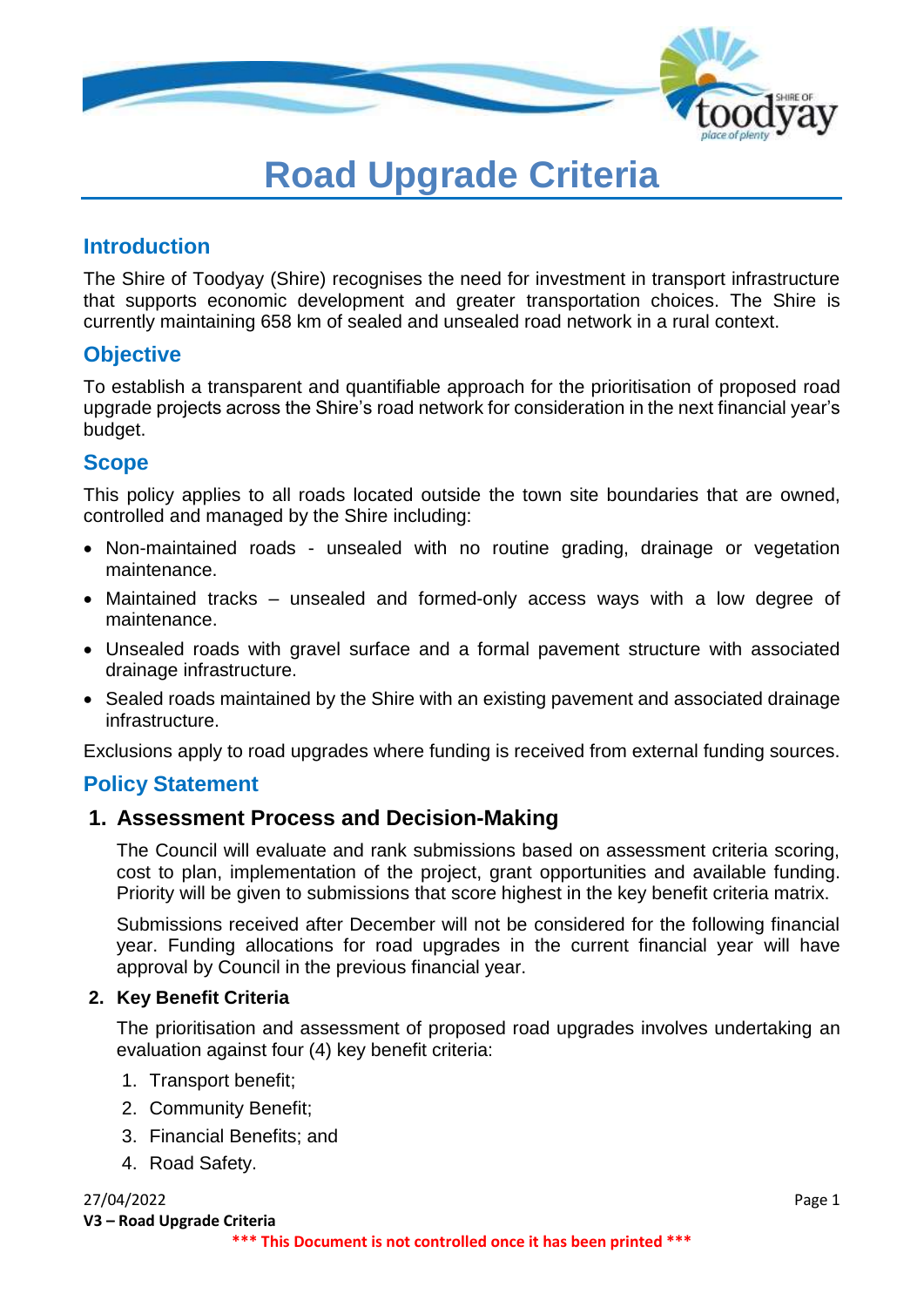## **2.1 Transport Benefit**

Each road section is assessed to determine the level of transport benefit to the community.

Table 1 summarises the various evaluation criteria and potential scores based on the assessment of each road segment.

| Table 1 - Transport Evaluation Criteria |  |
|-----------------------------------------|--|
|                                         |  |

| <b>Evaluation Criteria</b> |                                                      | <b>Score</b>   | <b>Description</b>                                                     |
|----------------------------|------------------------------------------------------|----------------|------------------------------------------------------------------------|
|                            |                                                      | 5              | Yes, it is a through road and<br>principal route                       |
| Connectivity               | Is the road a through road?                          | $\overline{2}$ | Yes, but not a primary<br>route.                                       |
|                            |                                                      | $\mathbf 0$    | No, it is not through road.                                            |
|                            |                                                      | 5              | <b>Regional Distributor</b>                                            |
|                            |                                                      | 4              | <b>Local Distributor Road</b>                                          |
| Hierarchy                  | What is the road hierarchy<br>based on Main Roads WA | 3              | <b>Local Access Road</b>                                               |
|                            | <b>Guidelines?</b>                                   | 2              | <b>Maintained Track</b>                                                |
|                            |                                                      | $\mathbf 1$    | Not maintained                                                         |
|                            | What economic significance<br>and purpose?           | 5              | Primary producer                                                       |
|                            |                                                      | $\overline{4}$ | <b>Manufacturing and Harvest</b><br><b>Activities</b>                  |
| Transport<br><b>Task</b>   |                                                      | 3              | Tourism                                                                |
|                            |                                                      | $\overline{2}$ | <b>Small business</b>                                                  |
|                            |                                                      | 1              | No or unlisted business                                                |
| Primary<br>Function        | What strategic function does<br>the road provide?    | 5              | <b>Regional Strategic Route</b><br>(RAV, Secondary Freight<br>Network) |
|                            |                                                      | $\overline{4}$ | <b>Local Strategic Route</b>                                           |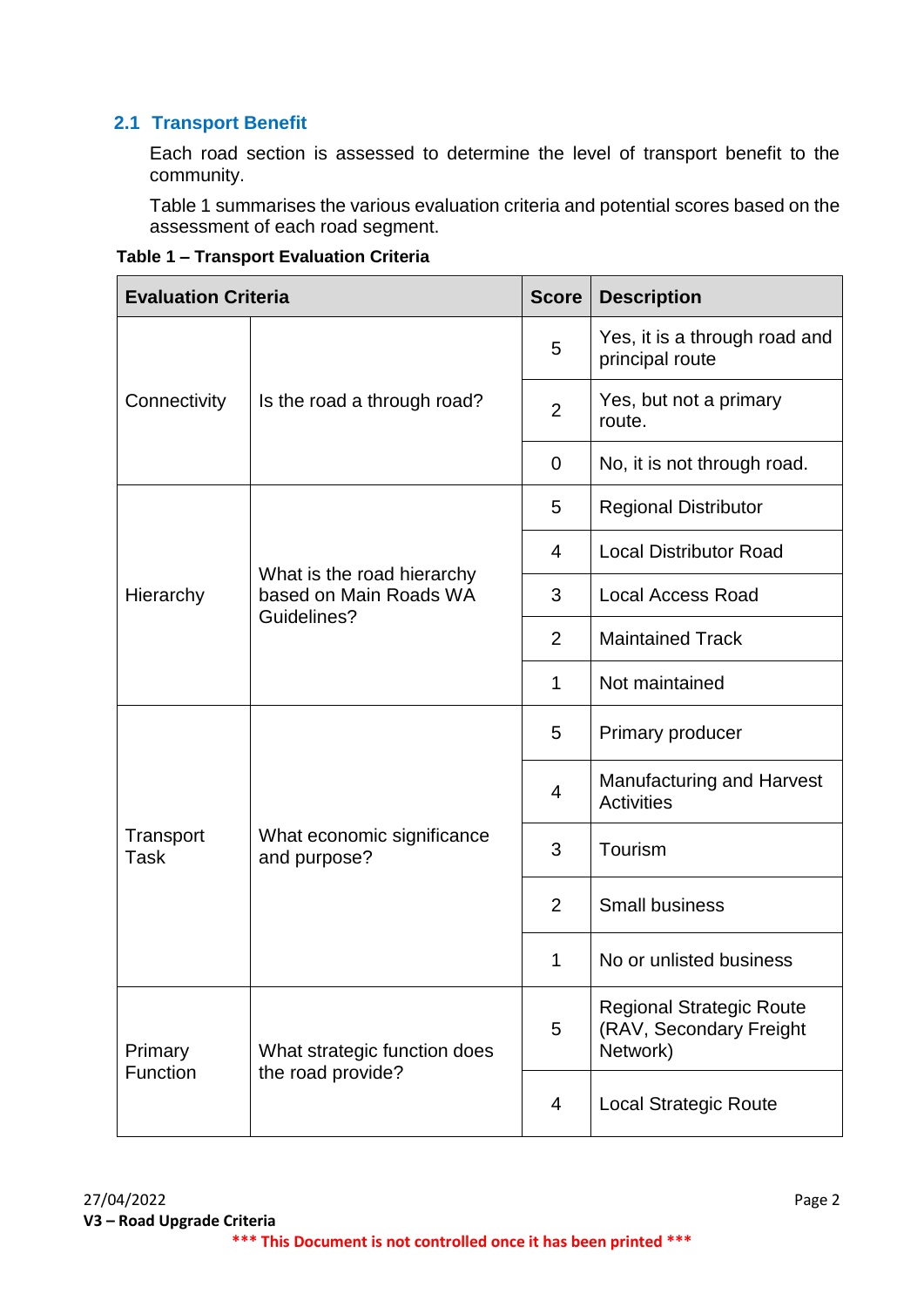| <b>Evaluation Criteria</b>      |                                                                                                | <b>Score</b>   | <b>Description</b>                                           |
|---------------------------------|------------------------------------------------------------------------------------------------|----------------|--------------------------------------------------------------|
|                                 |                                                                                                | 3              | <b>Tourist Destination</b>                                   |
|                                 |                                                                                                | $\overline{2}$ | <b>Transport Route</b><br>(Bus route, grain pastoral)        |
|                                 |                                                                                                | 1              | <b>Property Access</b>                                       |
|                                 |                                                                                                | 5              | <b>Bus Route (Commercial)</b>                                |
| <b>Bus Route</b>                | Is the road a designated bus<br>route as per PTA or a school<br>bus route?                     | 3              | <b>Bus Route (School)</b>                                    |
|                                 |                                                                                                | $\overline{0}$ | Not a nominated Bus Route                                    |
|                                 | What is the average daily<br>traffic volume?<br>(Note 1)                                       | 5              | Greater than 501                                             |
|                                 |                                                                                                | $\overline{4}$ | Between 251-500                                              |
| <b>Traffic</b><br>Volume        |                                                                                                | 3              | Between 151-250                                              |
|                                 |                                                                                                | 2              | Between 76-150                                               |
|                                 |                                                                                                | 1              | Between 26-75                                                |
|                                 | What is the overall usage of<br>commercial/heavy vehicles on<br>this road segment?<br>(Note 2) | 5              | Greater than 40% or over<br>50 truck movements per<br>day    |
| Commercial<br>Vehicle<br>Volume |                                                                                                | $\overline{4}$ | Greater than 30-39% or<br>over 50 truck movements<br>per day |
|                                 |                                                                                                | 3              | Greater than 20-29% or<br>over 35 truck movements<br>per day |
|                                 |                                                                                                | 2              | Greater than 11-19% or<br>over 20 truck movements<br>per day |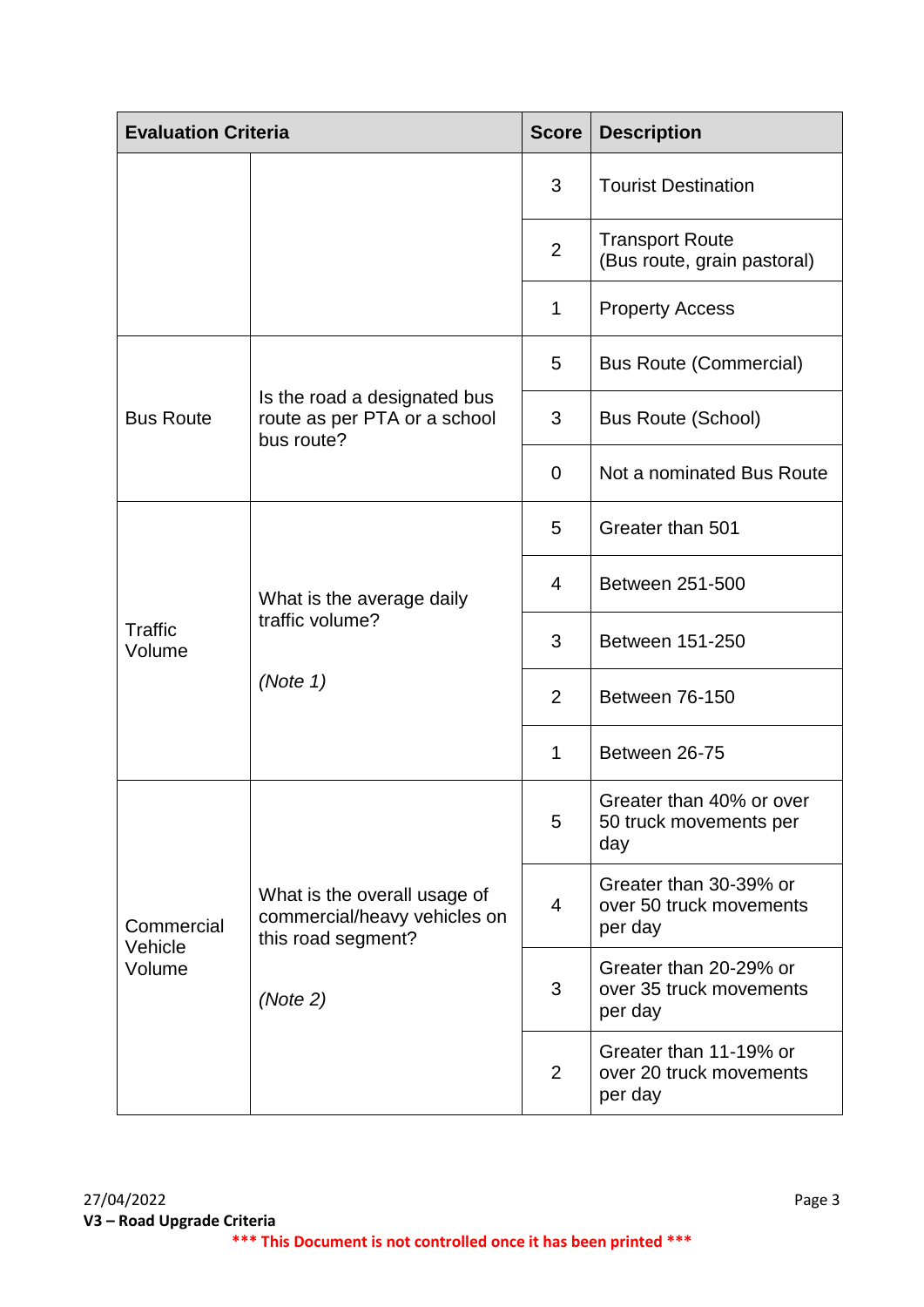| <b>Evaluation Criteria</b> |  | <b>Score   Description</b>                                  |
|----------------------------|--|-------------------------------------------------------------|
|                            |  | Greater than 6-10% or over<br>12 truck movements per<br>day |
|                            |  | Less than 5% or over 6<br>truck movements per day           |

Note 1: Where detailed traffic volume breakdowns are not available or out-of-date, volumes will be interpreted from available data in nearby segments or estimated.

Note 2: AUSTROADS Class 3 (Two Axle Truck) and above vehicle classification.

#### **2.2 Community Benefit**

The table below summarises the various criteria and potential score based on the assessment of each road segment.

**Table 2 – Community Benefit Criteria**

| <b>Evaluation Criteria</b>                          |                                                                                       | <b>Score</b>   | <b>Description</b>                                    |
|-----------------------------------------------------|---------------------------------------------------------------------------------------|----------------|-------------------------------------------------------|
| <b>Requests</b>                                     | Was the requests received                                                             | 3              | Yes, requests received                                |
| received                                            | from adjoining resident?                                                              | $\Omega$       | No requests                                           |
|                                                     |                                                                                       | 5              | Greater than 10                                       |
| Number of<br><b>Dwellings</b>                       | What is the number of<br>occupied dwellings located on<br>the adjoining road section? | 2              | or more<br>5                                          |
|                                                     |                                                                                       | $\Omega$       | Less than 5                                           |
| <b>Likely Impact</b><br>from future<br>developments | What would be the possible<br>level of impact from external<br>future development?    | 5              | Significant development<br>impact                     |
|                                                     |                                                                                       | $\overline{2}$ | Minor development impact                              |
|                                                     | (Note 6)                                                                              | 0              | No further developments                               |
| Amenity<br>Impacts                                  | What impacts are likely to<br>adjoining properties?                                   | 5              | Significant impact causing<br>damage                  |
|                                                     |                                                                                       | 3              | Moderate impact                                       |
|                                                     |                                                                                       | $\Omega$       | No impact to adjoining<br>amenity abutting properties |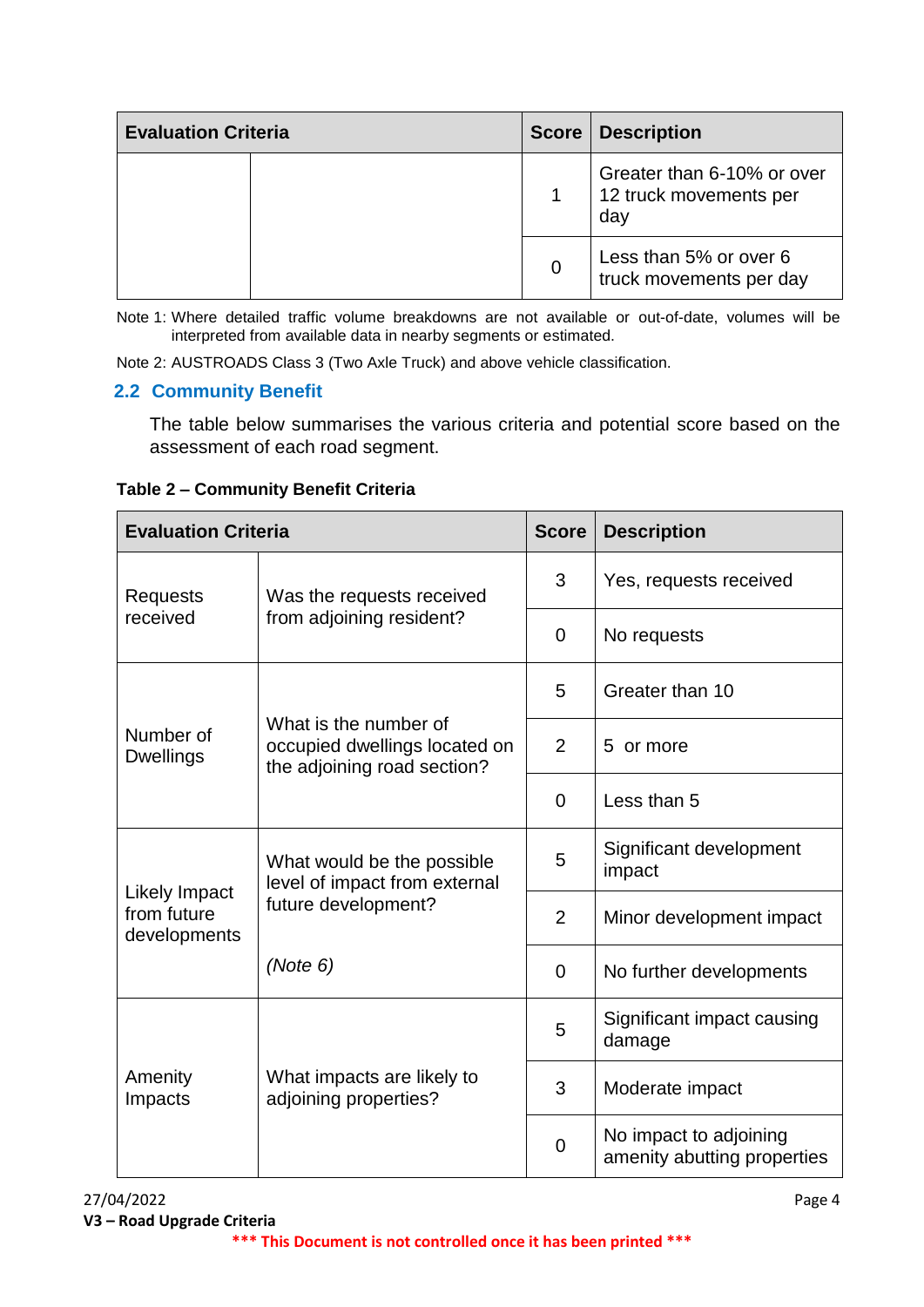| <b>Evaluation Criteria</b>      |                                                                                              | <b>Score</b>   | <b>Description</b>                          |
|---------------------------------|----------------------------------------------------------------------------------------------|----------------|---------------------------------------------|
| Environmental<br>Impacts to a   | What are the current<br>environmental impacts?                                               | 5              | Significant environment<br>impact/proximity |
| Designated<br>water way         |                                                                                              | $\overline{0}$ | No environmental impacts                    |
|                                 | What is the current pavement<br>condition rating of the section<br>of the road from 1 to 10? | 5              | Equal or Greater than 8                     |
| Road<br>Condition<br>Assessment |                                                                                              | 2              | In between 5 to 7                           |
|                                 |                                                                                              | $\overline{0}$ | Equal or less than 4                        |

Note 6: In general, large developments are required to pay for road upgrades. Officers will determine the likelihood of future development meeting that threshold.

## **2.3 Financial Benefit**

The table below summarises the various financial benefit evaluation criteria and potential scores.

|  | <b>Table 3 – Financial Benefits</b> |  |
|--|-------------------------------------|--|
|  |                                     |  |

| <b>Evaluation Criteria</b>      |                                                                                          | <b>Score</b>   | <b>Description</b>                |
|---------------------------------|------------------------------------------------------------------------------------------|----------------|-----------------------------------|
| Cost of<br>Upgrade<br>works     | What is the estimated cost of<br>the proposed upgrade works?                             | 5              | Less than $$50,000$               |
|                                 |                                                                                          | 3              | Between \$50,000 and<br>\$200,000 |
|                                 |                                                                                          | $\mathbf 1$    | Greater than \$200,000            |
| The gap to<br><b>Seal Ratio</b> | What is the ratio of the<br>unsealed road section relative<br>to the entire road length? | 5              | Less than 10%                     |
|                                 |                                                                                          | 4              | Between 11% and 25%<br>unsealed   |
|                                 |                                                                                          | 3              | Between 26% and 50%<br>unsealed   |
|                                 |                                                                                          | $\overline{2}$ | Between 51% and 75%<br>unsealed   |
|                                 |                                                                                          | 1              | Greater than 75% unsealed         |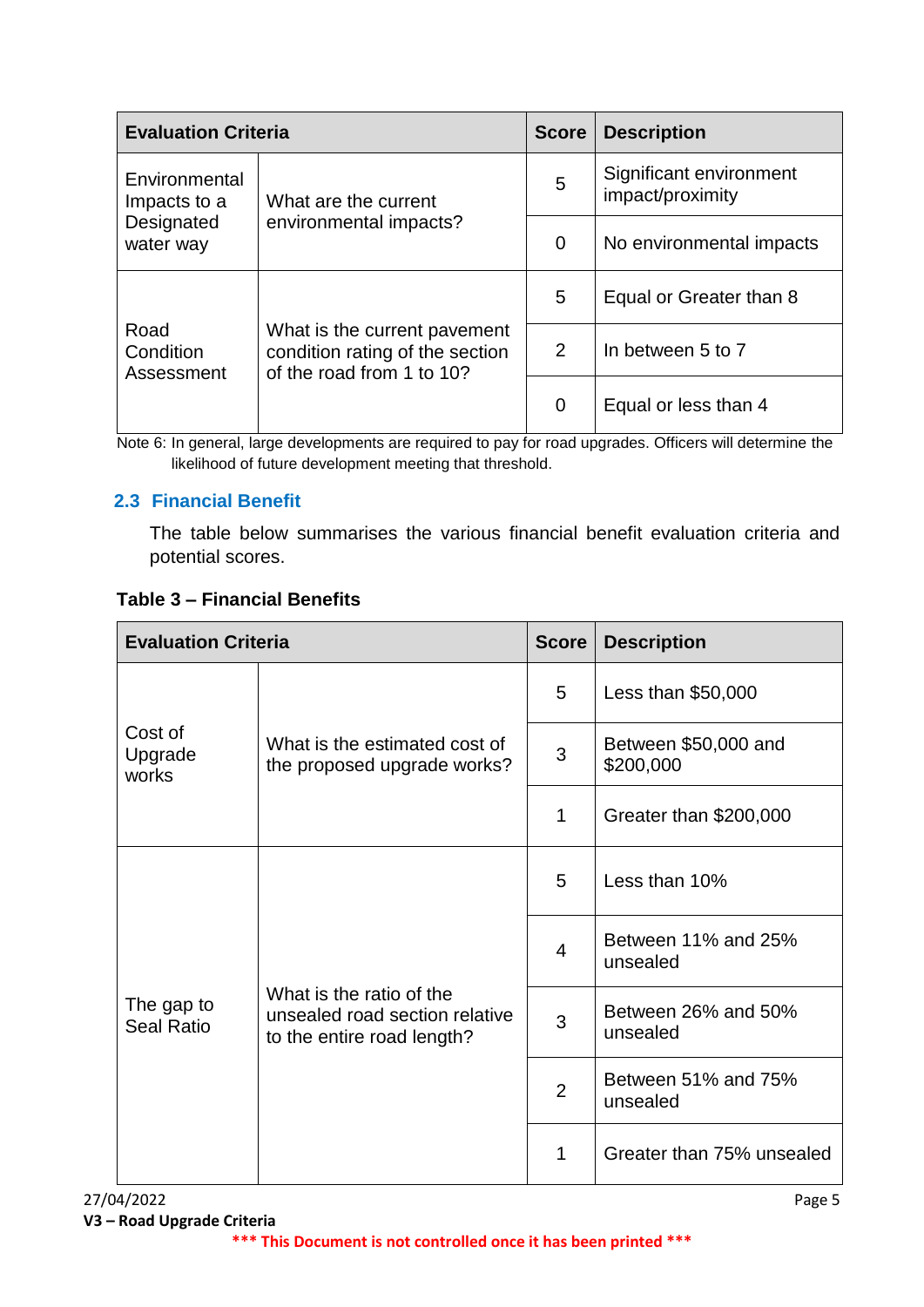| <b>Evaluation Criteria</b>                             |                                                                         | <b>Score</b>   | <b>Description</b>                    |
|--------------------------------------------------------|-------------------------------------------------------------------------|----------------|---------------------------------------|
| <b>Potential</b><br>external<br>Funding<br>Opportunity | What is the likelihood to<br>receive external funding?                  | 5              | Almost certain                        |
|                                                        |                                                                         | 2              | Possible                              |
|                                                        |                                                                         | $\overline{0}$ | Unlikely<br>(Fully municipal funding) |
| Ongoing<br>maintenance<br>Liability                    | What level of maintenance is<br>required due to existing<br>conditions? | 10             | High                                  |
|                                                        |                                                                         | 5              | Medium                                |
|                                                        | (Note 7)                                                                | $\overline{0}$ | Low                                   |

Note 7: Inputs including, historic maintenance and capital costs, longitudinal grades, drainage issue

## **2.4 Road Safety**

Each road section is assessed to determine the level of road safety to road users. Table 4 summarises the various evaluation criteria and potential score based on the assessment of each road segment.

## **Table 4 – Road Safety Evaluation Criteria**

| <b>Evaluation Criteria</b>                                          |                                                                                                                        | <b>Score</b> | <b>Description</b>                       |
|---------------------------------------------------------------------|------------------------------------------------------------------------------------------------------------------------|--------------|------------------------------------------|
|                                                                     | Has there been any reported                                                                                            | 5            | Fatality                                 |
| Reported                                                            | crashes?                                                                                                               | 3            | Serious Injury                           |
| <b>Crash History</b>                                                | (Note 3)                                                                                                               | 2            | Other injuries                           |
|                                                                     | (Note 4)                                                                                                               | $\mathbf 0$  | <b>None</b>                              |
| <b>Road Safety</b><br>and alignment<br>(Horizontal<br>and Vertical) | What is the overall horizontal<br>and vertical road alignment?<br>and<br>What impact is this having on<br>road safety? | 5            | <b>Overall Poor Alignment</b>            |
|                                                                     |                                                                                                                        | 3            | Isolated sections with poor<br>alignment |
|                                                                     | (Note 5)                                                                                                               | $\mathbf 0$  | Generally good alignment                 |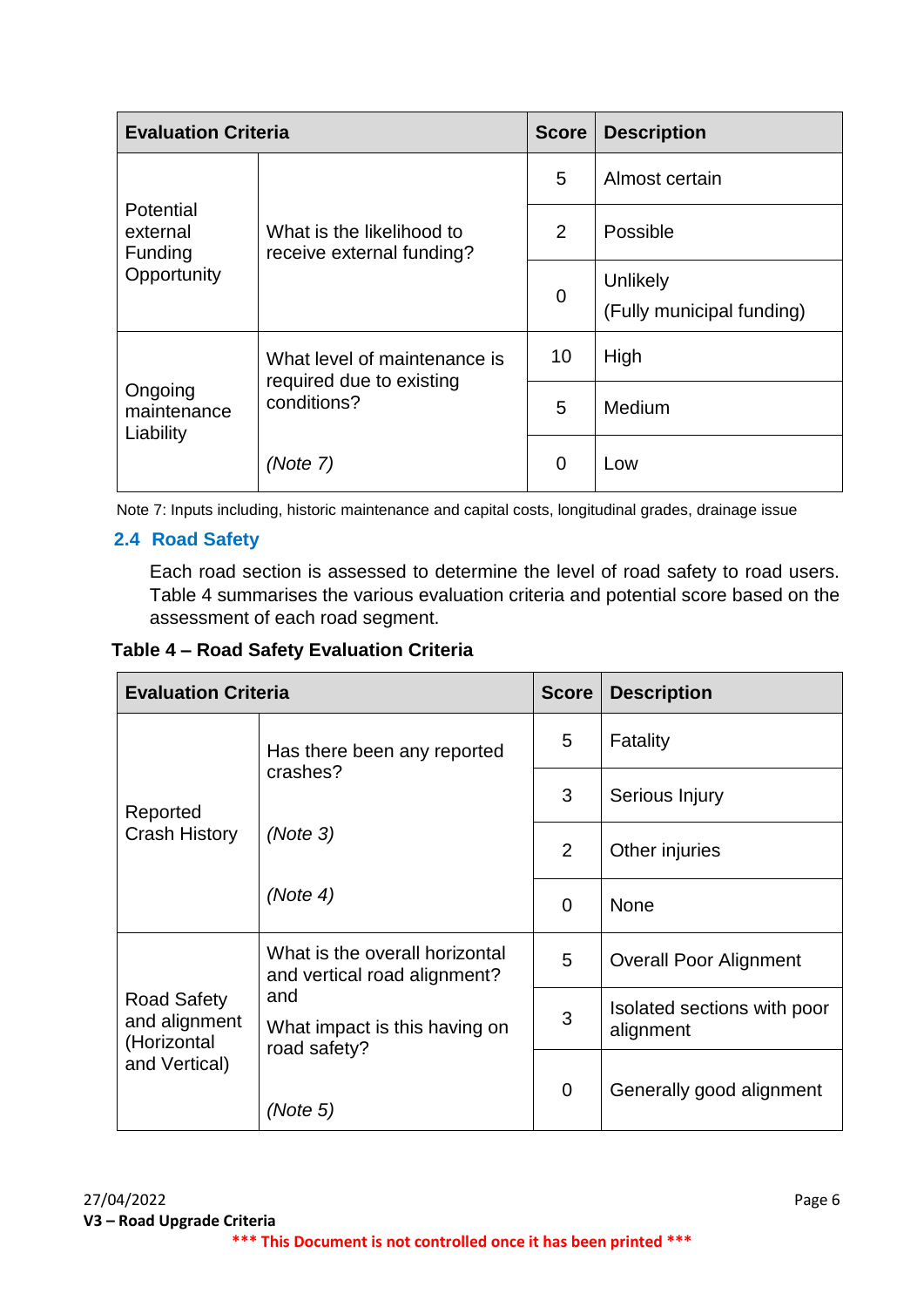| <b>Evaluation Criteria</b> |                                                             | <b>Score</b> | <b>Description</b>                              |
|----------------------------|-------------------------------------------------------------|--------------|-------------------------------------------------|
| Road Width                 | What is the current width of the<br>trafficable road width? | 5            | Less than equal to 5.0<br>meters                |
|                            |                                                             | 3            | Isolated section with width<br>below 5.0 meters |
|                            |                                                             |              | Greater than 5.0 meters                         |

Note 3: Based on Main Roads WA Crash Map Data.

- Note 4: Where an area or intersection meets the criteria for the Federal Black Spot program, Council may seek external funding before consideration.
- Note 5: Consideration of roadside hazards (such as trees) will not be taken into account as, in general, sealing of a road increases average speeds and has a negative effect on hazard proximity.

## **Definitions**

**Connectivity** – the density of connections in path or road network and the direction of links.

**Crash History** – refers to road transport crashes reported by the police.

**Crash Maps** – GIS based crash mapping application that enables users to perform both macro and micro analysis of reported road crashes.

**Federal Black Spot Program** – road funding program that targets road locations where crashes are occurring.

**Road Condition Assessment** – a process where a road condition is monitored by taking measurements and inventories.

**Road Hierarchy** – categorises roads according to their functions and capabilities.

**Road Widths** – refers to the sealed road widths.

#### **Reference Information**

Nil.

#### **Legislation**

Nil.

#### **Associated documents**

Application Form – Road Upgrade Proposal